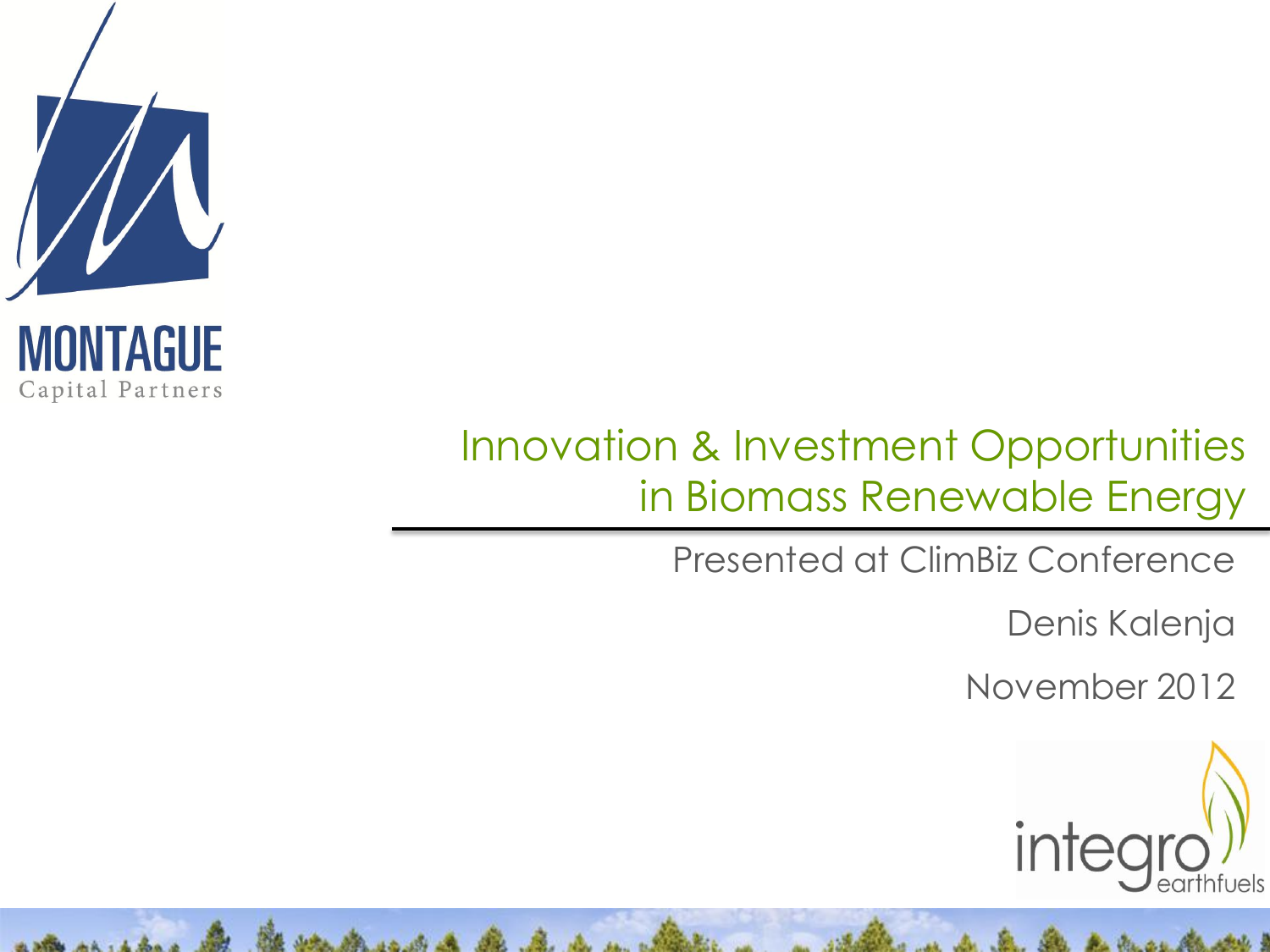# Montague Capital Investments

Renewable

- > Integro Earth Fuels, Inc (biomass)
- Lanabregasi (hydro)

**Biotech** 

- Organovo (ONVO)
- GlucoWay

E-commerce

 $\triangleright$  AdChina

Mobile Healthcare Software  $\triangleright$  IQ Max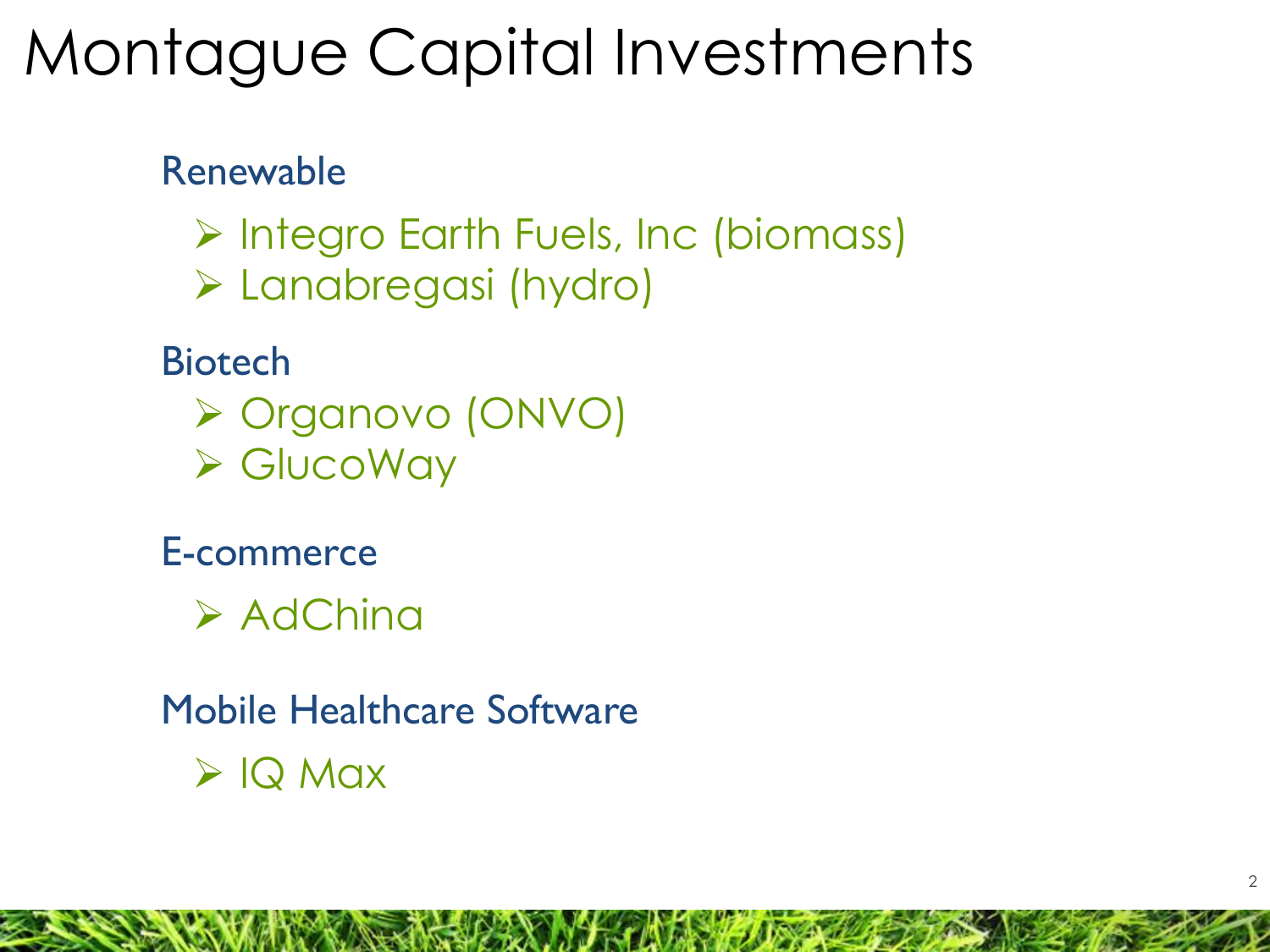### Global Investment in Renewable Energy



Source: Bloomberg New Energy Finance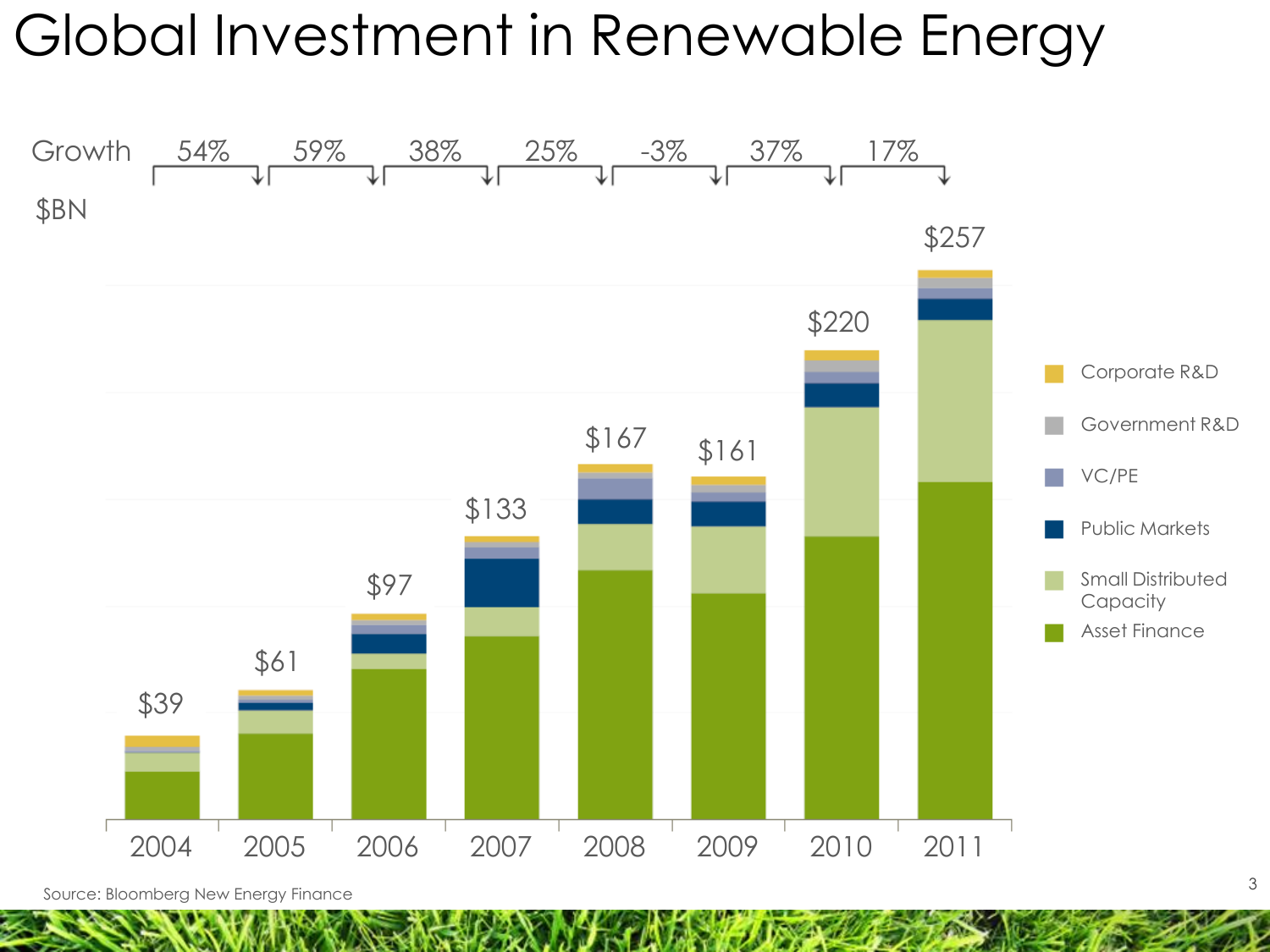### Countries with Renewable Policies

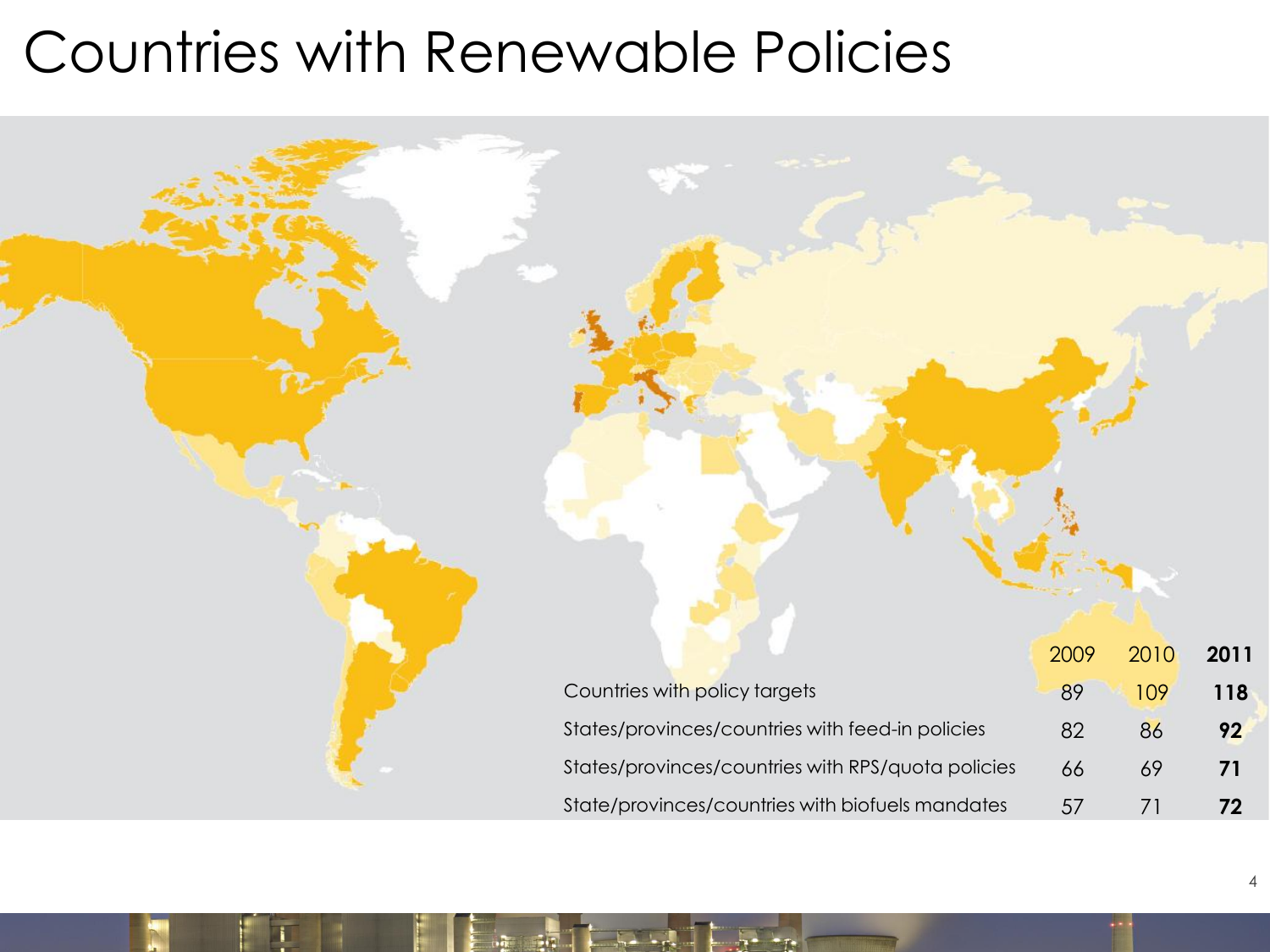### Necessary Targets for Emissions Reduction

### **1. Public Utilities**



Sources: <sup>1</sup> U.S. Energy Information Administration, International Energy Outlook 2011<sup>2</sup> Benjamin K. Sovacool. Valuing the greenhouse gas emissions from nuclear power: A critical survey. Energy Policy, Vol. 36, 2008, p. 2950.

5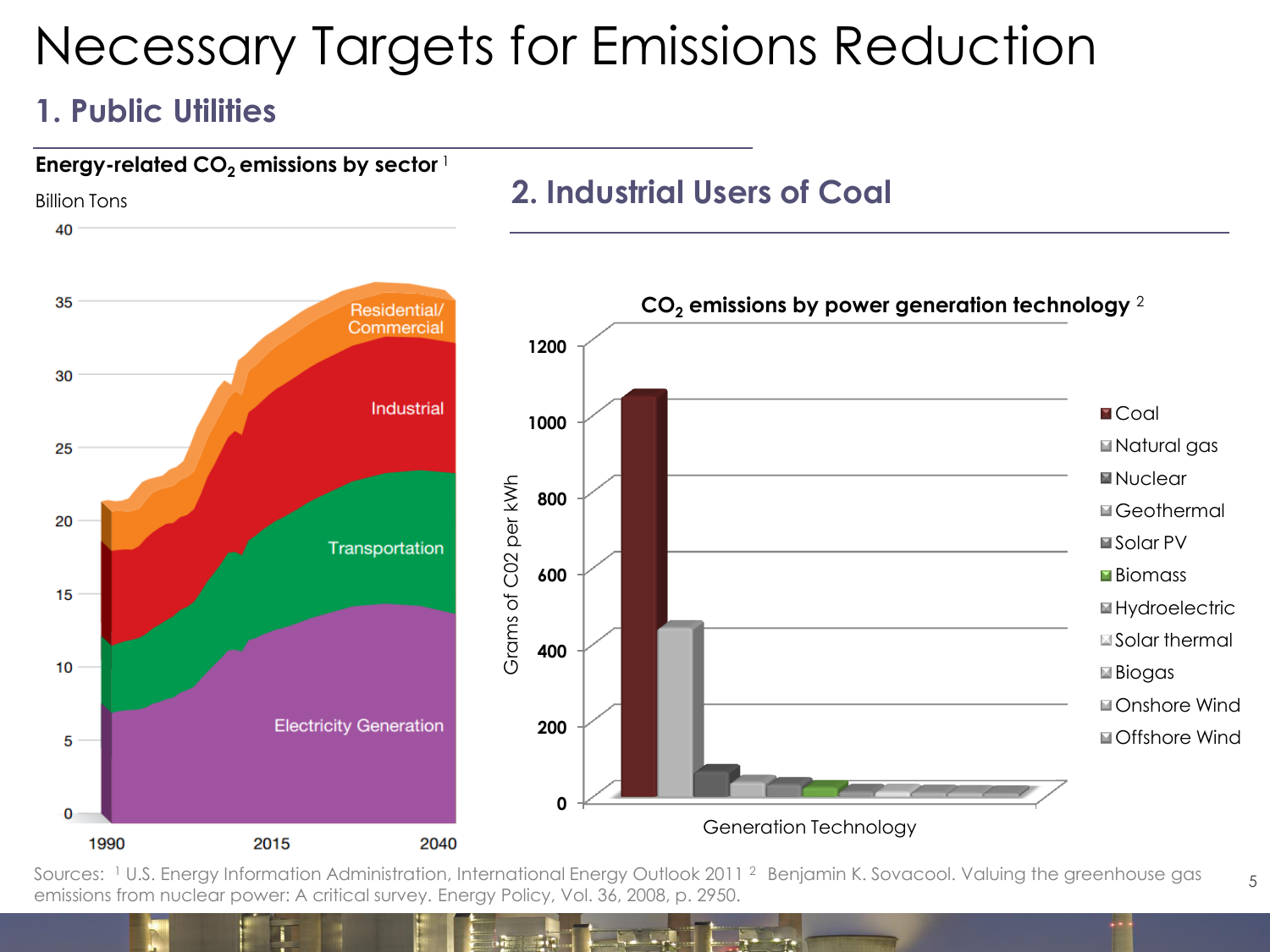### A New Approach to Renewable Energy

A carbon-neutral, renewable fuel

•NuCoal can be produced from a broad mix of sustainable biomass resources, including forest residues, grasses, and non-food energy crops.

# **NUCOAL**

High Energy Value

•In nearly 150 tests, Integro produced NuCoal with an energy value between 9,500 and 11,000 BTU per metric ton

Durable for transport

•NuCoal created 4% fines in simulated transport

#### Hydrophobic for easy transport and storage

• NuCoal was submerged in water in a 72-hour moisture test that resulted in a less than of 5% uptake of moisture (by weight), similar to coal.

#### **Grindable**

•NuCoal measured 50+ on Hardgrove Index, very similar to coal, allowing for easy pulverization and combustion

#### No or Minimal CapEx

•Most coal-fired utilities will be able to process NuCoal within the framework of their existing infrastructure.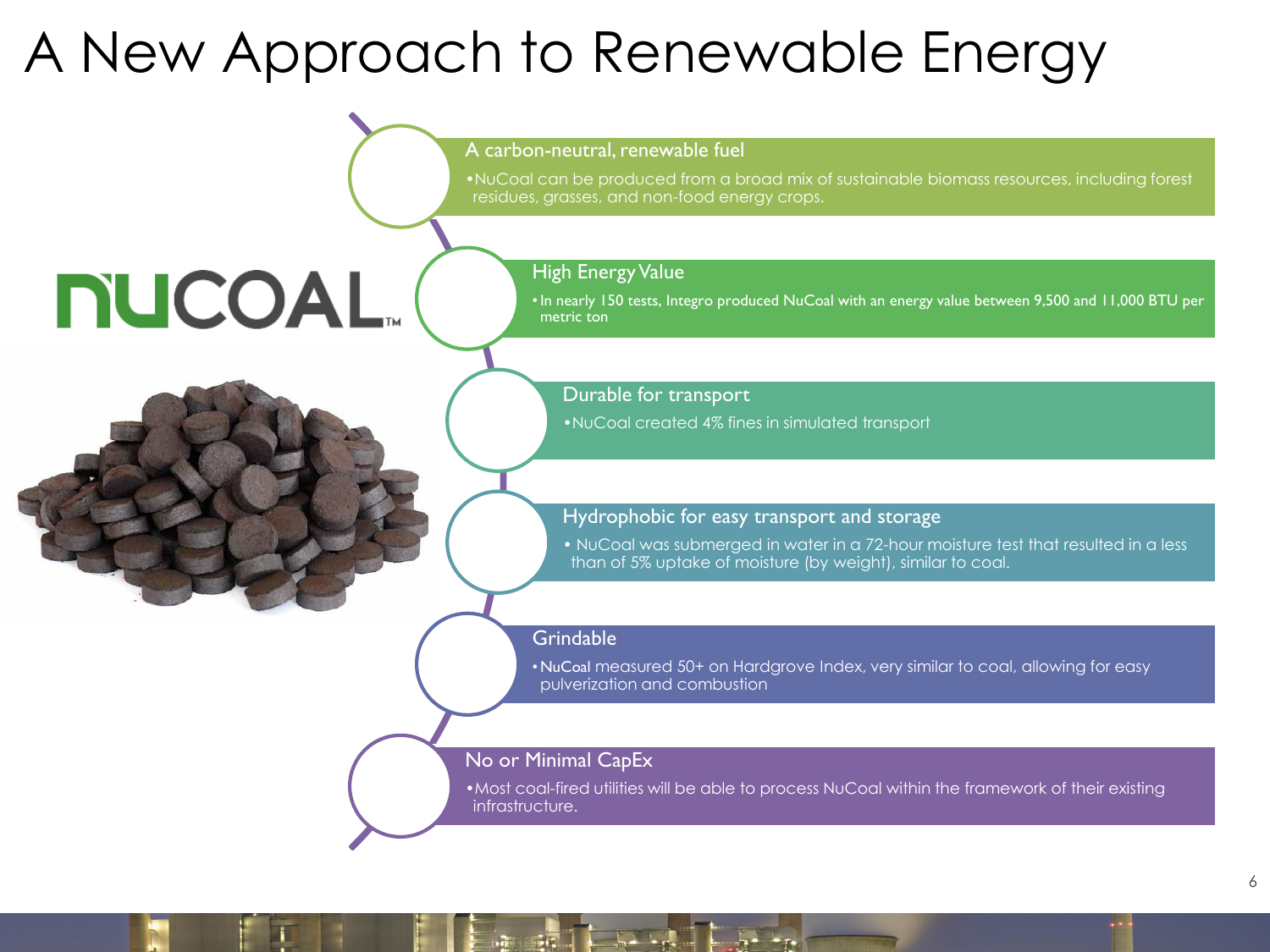## NuCoal is an Ideal Coal Substitute



- 1. NuCoal integrates seamlessly with coal's logistical infrastructure
- 2. NuCoal can be handled and stored just like coal at the utility
- 3. Coal-like grindability permits unlimited use without boiler modifications
- 4. Fuel parity with coal ensures coal-fired boilers remain efficient and reliable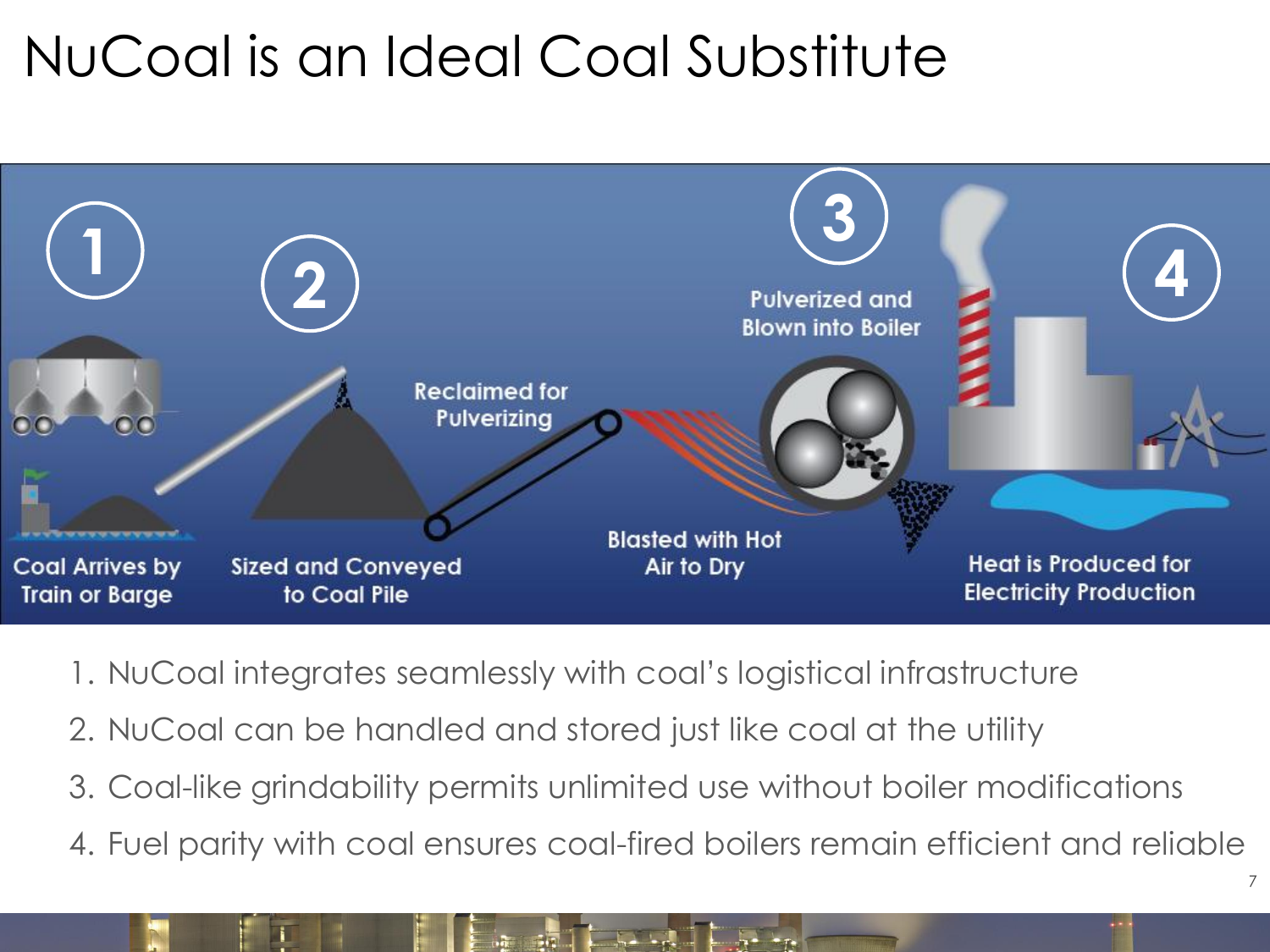## Global Biomass Power Market Opportunity

| <b>Market</b>         | <b>Electricity</b><br>Generation <sup>1</sup><br>(Billion Btu) | % Coal<br>Powered <sup>1</sup> | 2020<br>Renewable<br><b>Portfolio</b><br><b>Standard</b> | <b>NuCoal</b><br><b>Demand</b><br>(Metric Tons) | <b>NuCoal Market Size</b> |
|-----------------------|----------------------------------------------------------------|--------------------------------|----------------------------------------------------------|-------------------------------------------------|---------------------------|
| <b>United States</b>  | 14,290,779                                                     | 45.2%                          | $11.0\%$ *                                               | 84,795,973                                      | \$21,198,993,284          |
| European Union        | 10,952,517                                                     | 26.5%                          | 33.0%                                                    | 114,155,957                                     | \$28,538,989,341          |
| China                 | 12,611,030                                                     | 78.8%                          | 15.0%                                                    | 177,975,263                                     | \$44,493,815,642          |
| Asia, Excluding China | 6,580,851                                                      | 47.3%                          | $10.0\%$ *                                               | 37, 142, 262, 572                               | \$9,285,565,643           |

Integro's addressable market is even larger when thermal applications are taken into account.

Sources: <sup>1</sup>International Energy Agency, Statistics & Balances: Electricity/Heat Data Statistics, 2009. <sup>2</sup> Renewable Energy Policy Network for the 21at Century. Renewables Interactive Map Country Profiles.

\*Assumption based on mix of federal and state regulations and incentives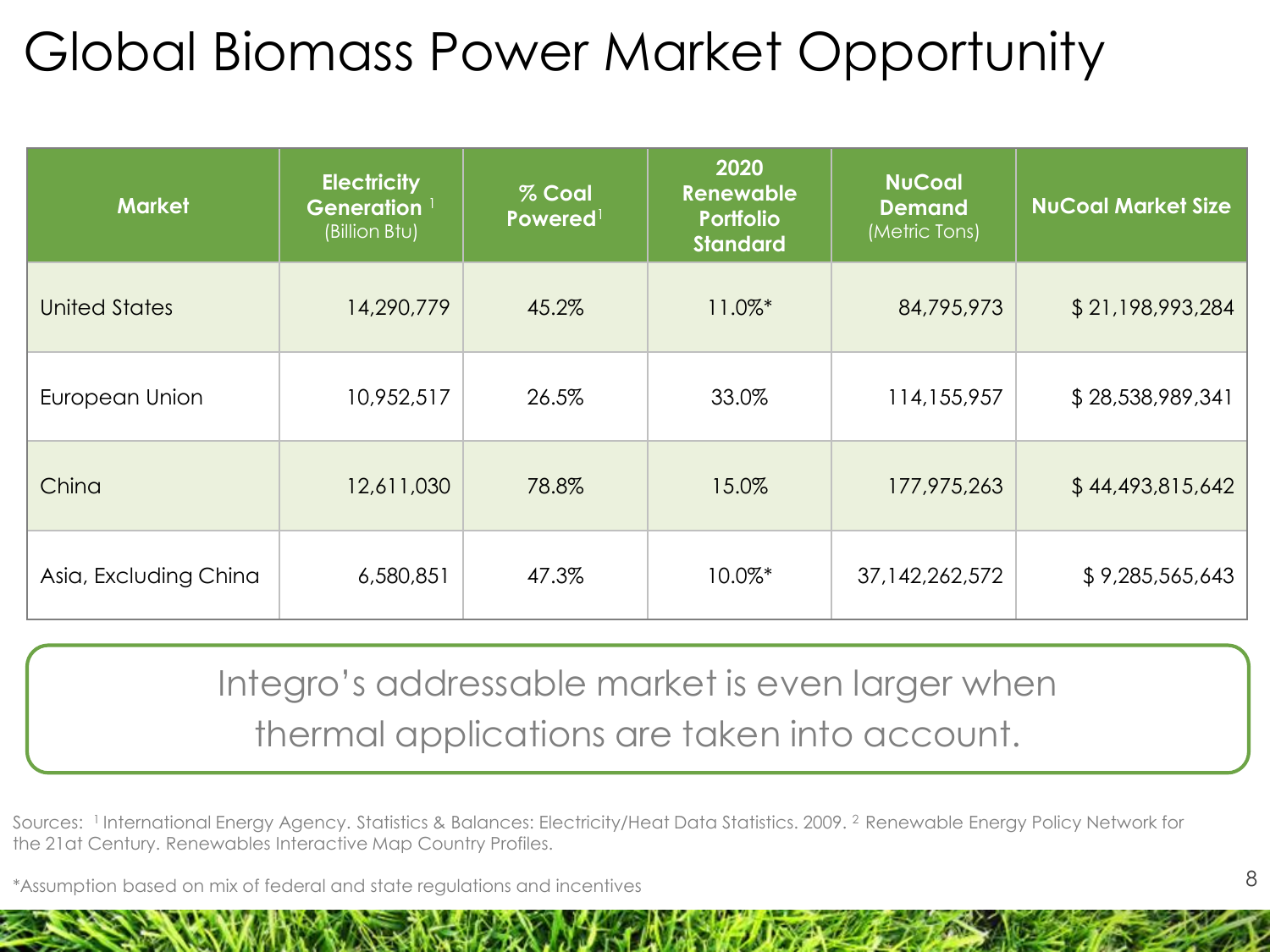# A Global Renewable Energy Company

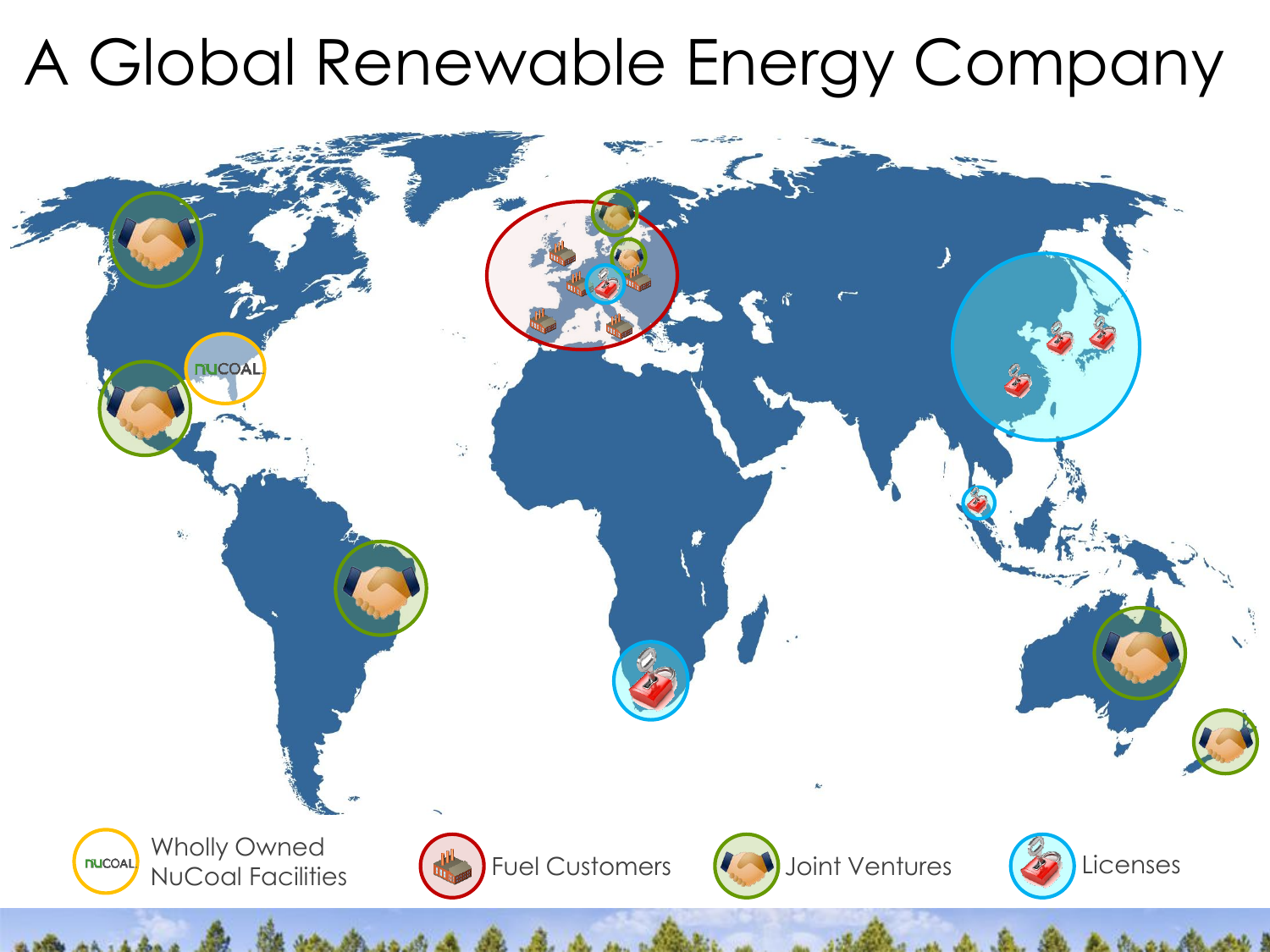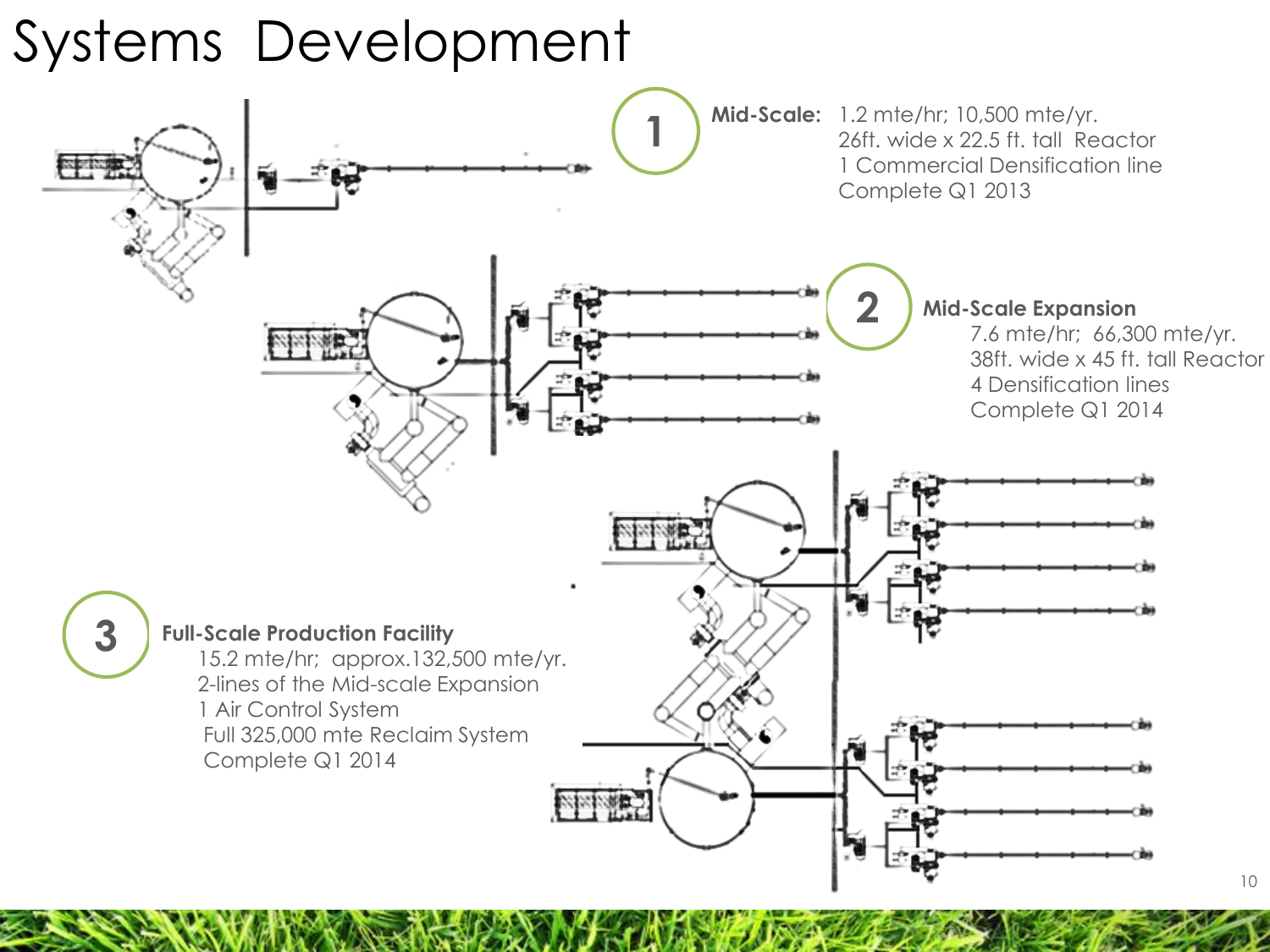### NuCoal is Cost Competitive with Coal in the UK/Poland

|                                                                                 | Coal     | <b>NuCoal Market</b><br><b>United Kingdom</b> | <b>NuCoal Market</b><br><b>Poland</b> |
|---------------------------------------------------------------------------------|----------|-----------------------------------------------|---------------------------------------|
| Cost of Fuel at Port of Entry <sup>1</sup>                                      | \$125/MT | \$235/MT                                      | \$235/MT                              |
| Cost of Shipping from Port to Utility Facility <sup>2</sup>                     | \$16/MT  | \$19/MT                                       | \$21/MT                               |
| Metric Tons Raw Fuel to Produce One MWh <sup>3</sup>                            | 0.39     | 0.44                                          | 0.44                                  |
| Price of Producing One MWh                                                      | \$55     | \$112                                         | \$113                                 |
| Carbon Offset Penalty <sup>4</sup>                                              | \$7      | \$0                                           | \$0                                   |
| Renewable Obligation / Green Certificate<br>(0.6 to 0.9 ROCs for co-firing) $5$ | \$0      | $($ \$58 to \$39)                             | $(197)$ to $179)$                     |
| Levy Exemption Certificate <sup>6</sup>                                         | \$0      | $($ \$8)                                      | N/A                                   |
| Net Price Per MWh of Electricity                                                | \$62     | $$46 \text{ to } $65$                         | \$16 to \$34                          |

<sup>1</sup> Assumption based on historical data ; coal prices are currently at historic lows and Management believes this cost reflects a normalized market <sup>2</sup> Estimate from target UK Utility at £10 for 50lbs/ft<sup>3</sup> coal bulk density; NuCoal at 44lbs/ft<sup>3</sup>.

<sup>3</sup> "MWh" is Megawatt-Hour of Electricity. Assumes 26.1 Gj Coal/MT; 23.25 Gj NuCoal/MT; common boiler efficiency of 35%.

4 Carbon price of €7.93 from Thomson Reuters Point Carbon's OTC as of October 19 2012; assumes coal carbon of 65% and 3.67 tons CO<sub>2</sub> per ton C.

<sup>5</sup> Renewable Obligation Certificates (ROCs) are a subsidy program administered by the UK government. Average ROC auction price of £40.19 per ROC as of October 2012 [\(http://www.e-roc.co.uk/trackrecord.htm\)](http://www.e-roc.co.uk/trackrecord.htm). New Banding proposes .3 ROCs for <50% co-firing; and >85% receives 0.9 ROCs;

<sup>6</sup> Current LEC pricing £5.09 per HM Revenue & Customs as of April 2012; assumes 66% value capture by generator and 66% of electricity sold is non-residential. LEC is an incentive to power producers to generate renewable power.

Currency Exchange Rates assumed  $I = \epsilon 0.7679 = \text{\pounds}0.8133$  from Citibank as of October 2012.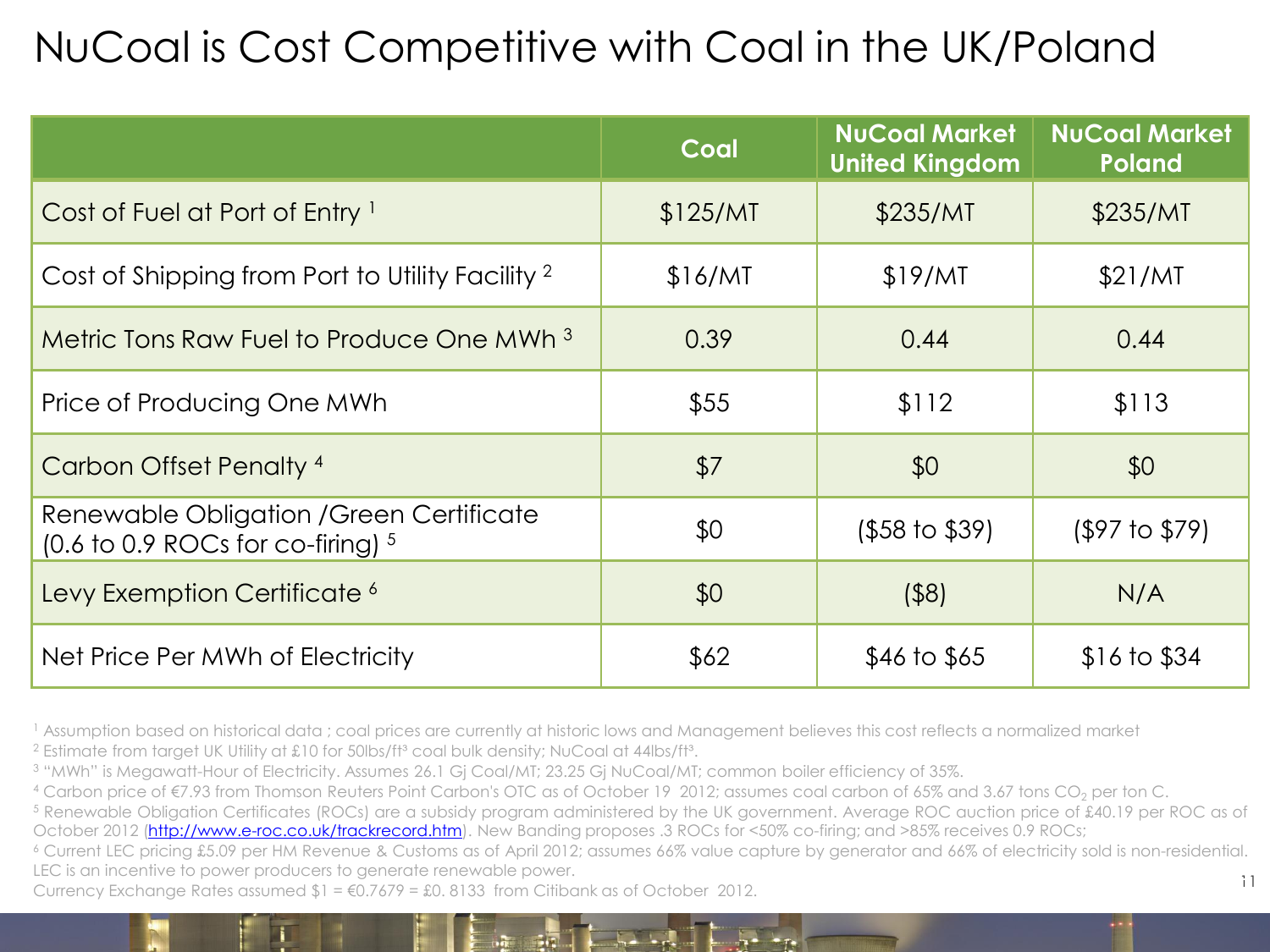### Integro Earth Fuels, Inc. Financial Proforma

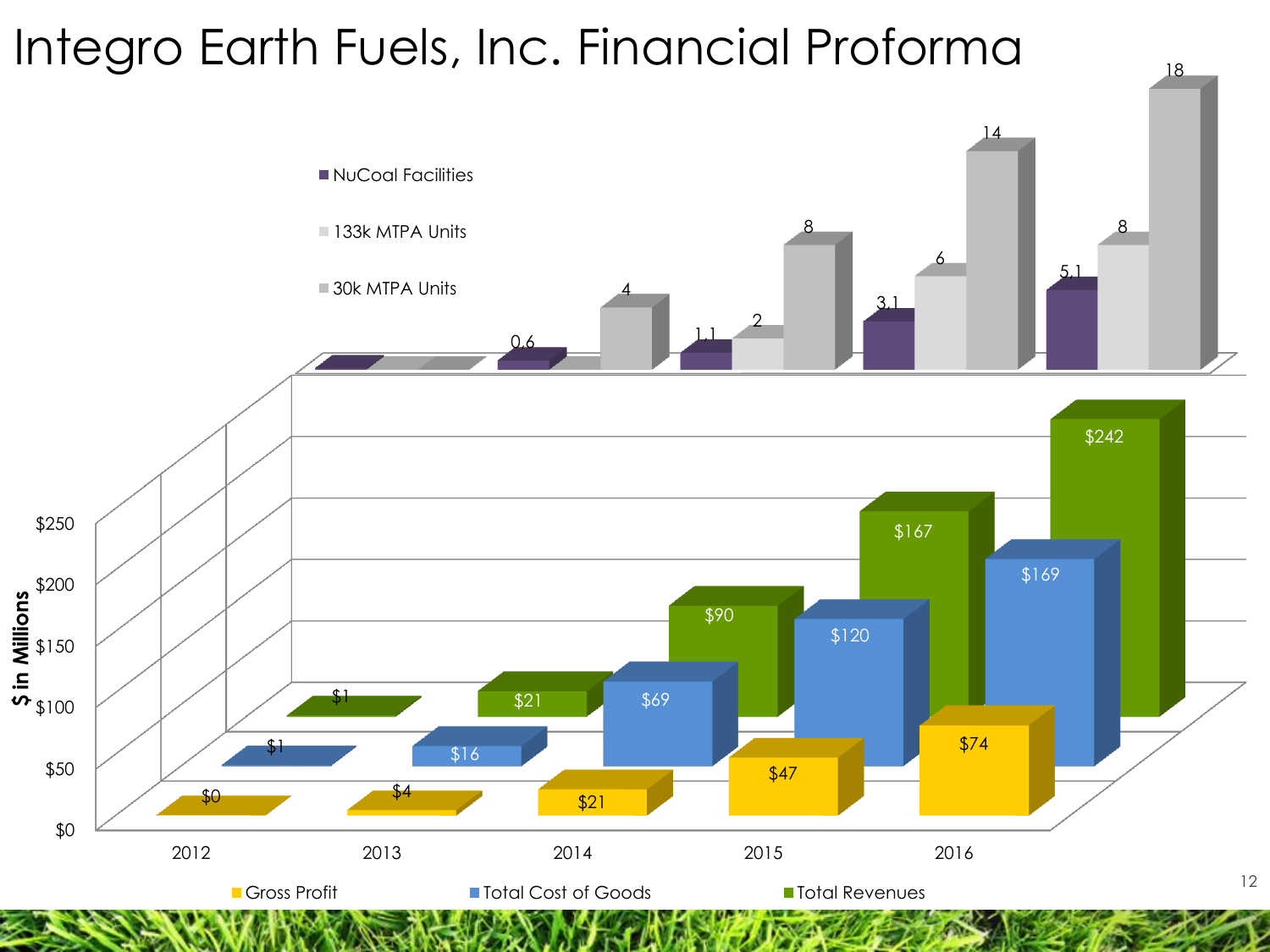## Proven Management Team

### **Management Team**

| <b>Walter Dickinson III</b><br>Founder & Chief Executive Officer    | Founder of three companies that have been acquired by strategic investors:<br>Paradigm Solutions - developer of first explosion proof products for the automotive<br>paint and repair industry, D&A Marketing - developer of digital imaging delivery<br>system for State Farm Insurance automotive body shops, and Info4Cars - developer<br>of the Experian's Autocheck. B.S. from University of Southern Cal.                                                                                                                                                                                                                                                                                                                                                                                                                                                                                                                                                                                               |  |
|---------------------------------------------------------------------|---------------------------------------------------------------------------------------------------------------------------------------------------------------------------------------------------------------------------------------------------------------------------------------------------------------------------------------------------------------------------------------------------------------------------------------------------------------------------------------------------------------------------------------------------------------------------------------------------------------------------------------------------------------------------------------------------------------------------------------------------------------------------------------------------------------------------------------------------------------------------------------------------------------------------------------------------------------------------------------------------------------|--|
| <b>John T. Gramling III</b><br>Co-Founder & Chief Operating Officer | Co-founder and Chief Operating Officer, John oversees the acquisition and<br>development of NuCoal facility sites. John was the first investor in Integro in 2008 and<br>has been involved with the Company since its inception. Prior to joining Integro,<br>John's business career included founding and operating numerous construction and<br>heavy equipment companies and co-founding a real estate development group.<br>John's roots are established in a 100-year-old family agricultural business that has<br>owned and managed large farm acreage and manufacturing facilities throughout<br>the Southeast. From 1993 to 2008, John founded and operated Gramling Brothers<br>Contracting, Inc. ("GBCI"), Gramling Equipment Company, LLC ("GEC"), and co-<br>founded G3 Development. John has a B.S. in Business Administration from The<br>Citadel.                                                                                                                                              |  |
| D.L. "Sonny" Williams<br>Chief Product & Manufacturing Officer      | Sonny oversees product manufacturing and delivery. Proceeded by senior roles in<br>engineering, manufacturing, and sales/marketing with General Motors, Sonny led 3<br>global technology manufacturing enterprises through growth transitions as<br>CEO/Director over a +25 year span ranging in size from \$12M to \$600M - acquiring 2<br>of the enterprises in partnership with Private Equity Groups. He provided successful<br>transitional leadership results as Managing Partner of a growth transition advisory,<br>leadership and investment firm co-founded in late 2005. Value was created through<br>a high-energy passion to see underperforming operations succeed adopting "Built"<br>to Last" and "Lean Enterprise" principles serving multiple markets -- dominated by<br>the consumer, automotive, technology, and industrial sectors. B.S.E.E. from Kettering<br>University and M.B.A.from UNC - Kenan Flagler. Co-authored award winning Wiley<br>series "Handbook for Financing Growth". |  |
| <b>James Walker</b><br><b>Facilities Development Manager</b>        | James has over 12 years of experience in management of facilities, supply<br>procurement, and maintenance operations. Founded and operated his own<br>business in the construction and commercial services industry for 11 years. Oversees<br>day-to-day torrefaction production and testing operations.<br>13                                                                                                                                                                                                                                                                                                                                                                                                                                                                                                                                                                                                                                                                                                |  |

and the the the same

 $k + 4$ 

and the first state of the first state